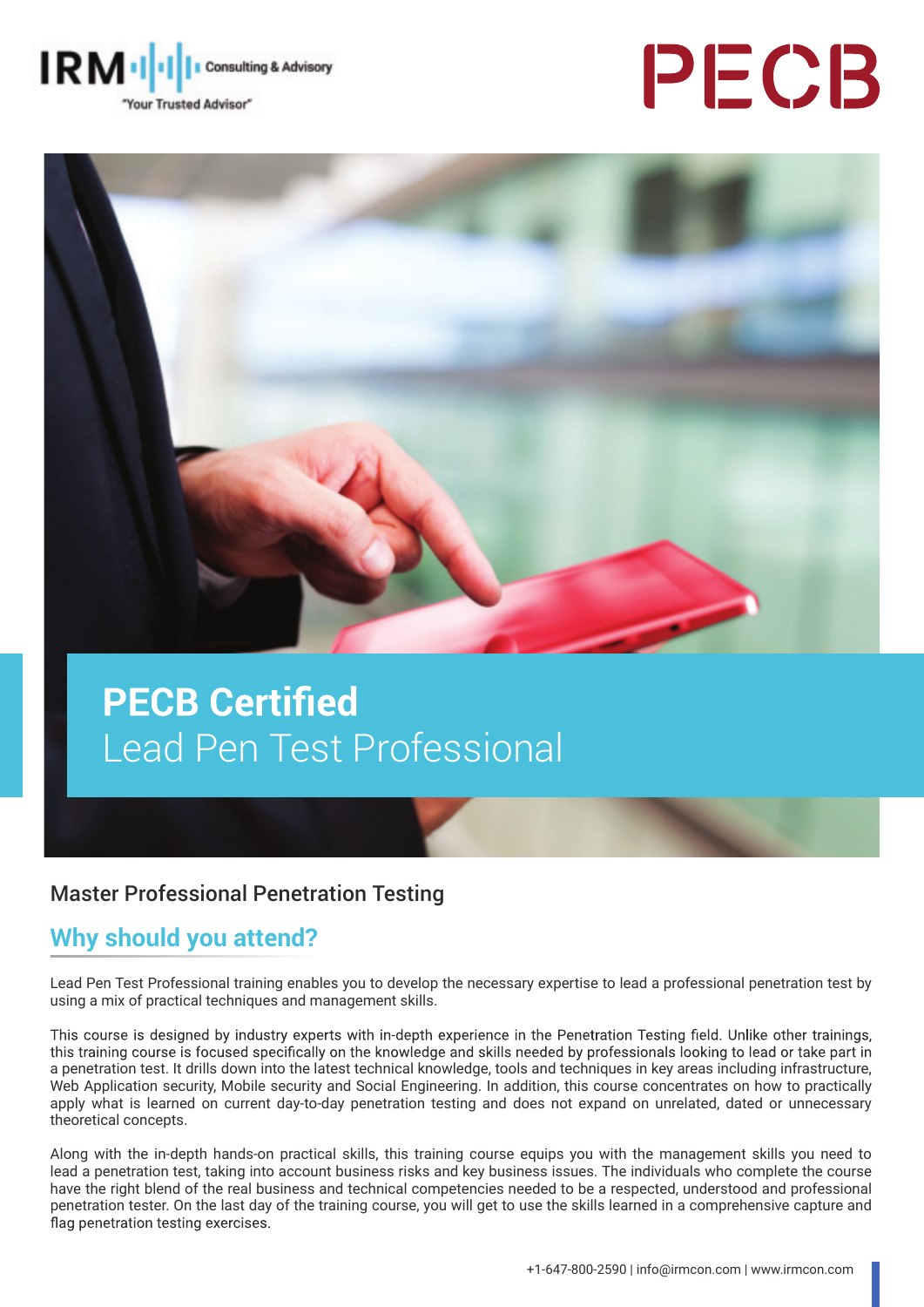

#### **Who should attend?**

- $\triangleright$  IT professionals looking to enhance their technical skills and knowledge
- $\triangleright$  Auditors looking to understand the Penetration Testing processes
- $\triangleright$  IT and Risk managers seeking a more detailed understanding of the appropriate and beneficial use of Penetration Tests
- $\triangleright$  Incident handlers and Business Continuity professionals looking to use testing as part of their testing regimes
- $\triangleright$  Penetration testers
- $\blacktriangleright$  Ethical hackers
- $\triangleright$  Cybersecurity professionals

#### **Course agenda** Duration: 5 days

### **Day 1** Introduction to Penetration Testing, ethics, planning and scoping

- $\triangleright$  Course objectives and structure
- $\triangleright$  Penetration Testing principles
- $\blacktriangleright$  Legal and ethical issues
- $\blacktriangleright$  Fundamental principles of information security and risk management
- $\triangleright$  Penetration Testing approaches
- $\triangleright$  Penetration Testing phases
- $\blacktriangleright$  Management of a Penetration Test

#### **Day 2** Technical foundation knowledge and techniques (with practical exercises in all areas)

Technical foundation knowledge

#### **Day 3** Conducting a Penetration Test (using tools and techniques) and reviewing testing areas

- $\triangleright$  Conducting a penetration test Infrastructure testing
- $\triangleright$  Conducting a penetration test Web application penetration testing
- $\triangleright$  Conducting a penetration test Mobile testing

**Day 4** Analyzing results from testing, reporting and follow up

- Documentation of the test quality review and reporting
- Action plans and follow up
- Managing a test program
- $\triangleright$  Conducting a penetration test Social engineering testing
- $\triangleright$  Conducting a penetration test Physical security testing

**Day 5** Certification Exam

- $\triangleright$  Competence and evaluation of penetration testers
- $\triangleright$  Capture the flag exercises
- $\triangleright$  Closing the training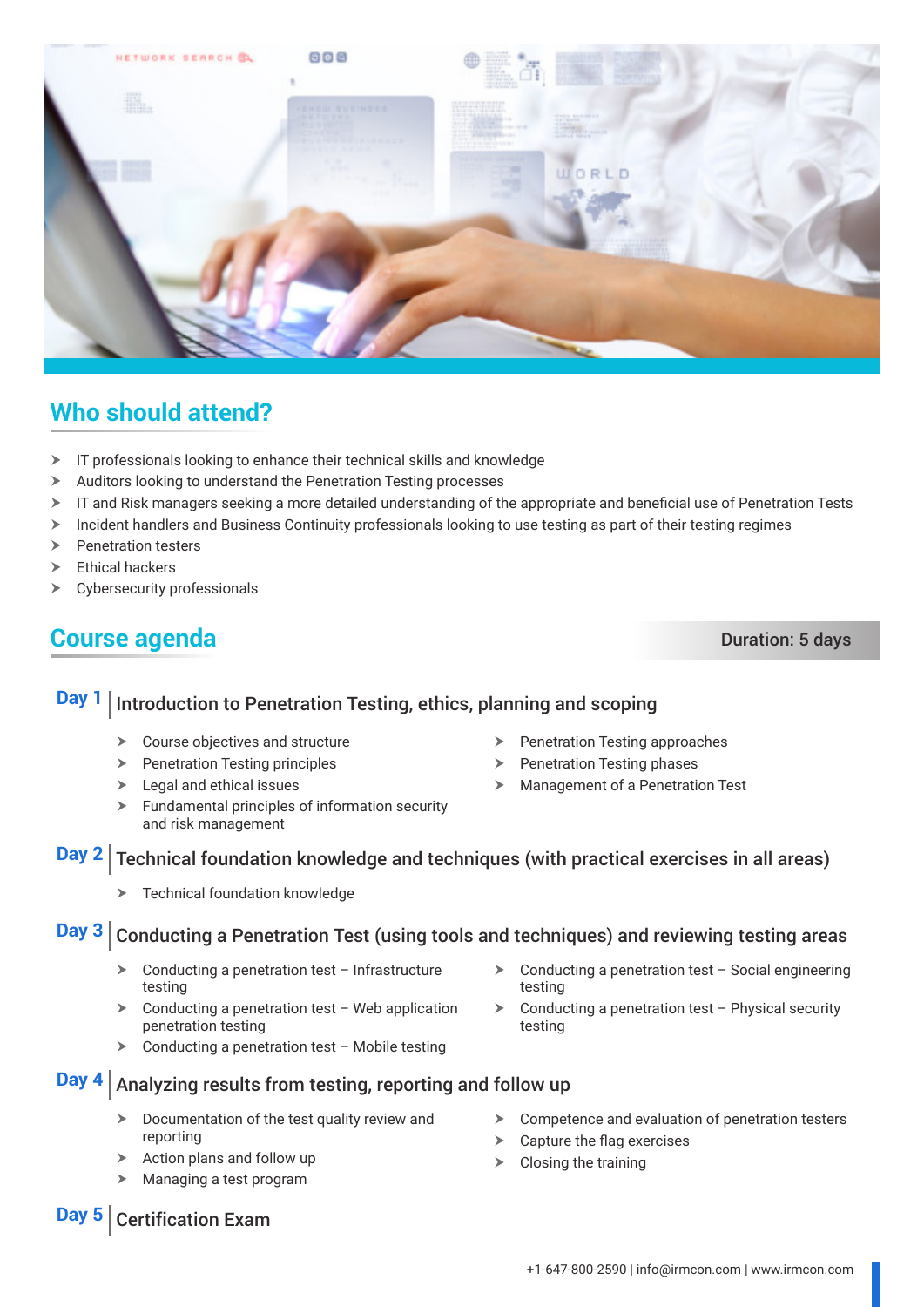

#### **Learning objectives**

- $\triangleright$  Learn how to interpret and illustrate the main Penetration Testing concepts and principles
- $\triangleright$  Understand the core technical knowledge needed to organize and carry out an effective set of Pen Tests
- > Learn how to effectively plan a Penetration Test and identify a scope which is suitable and appropriate based on risk
- $\triangleright$  Acquire hands-on practical skills and knowledge on relevant tools and techniques used to efficiently conduct a Penetration Testing
- $\triangleright$  Learn how to effectively manage the time and resources needed to scale a specific Penetration Test

#### **Examination** Duration: 3 hours

The "PECB Certified Lead Pen Test Professional" exam fully meets the requirements of the PECB Examination and Certification Programme (ECP). The exam covers the following competency domains:

| <b>Domain 1</b> | <b>Fundamental principles and concepts in Penetration Testing</b>                                                             |
|-----------------|-------------------------------------------------------------------------------------------------------------------------------|
| <b>Domain 2</b> | Technical foundations for Penetration Testing                                                                                 |
| <b>Domain 3</b> | Scoping and planning a Penetration Test                                                                                       |
| <b>Domain 4</b> | Conducting a Penetration Test including test types, tools and methods                                                         |
| <b>Domain 5</b> | Specific Penetration Testing types and techniques (infrastructure, application, mobile<br> technology and social engineering) |
| <b>Domain 6</b> | Analyzing results and the reporting process                                                                                   |
| <b>Domain 7</b> | <b>Penetration Test follow up</b>                                                                                             |

For more information about exam details, please visit [Examination Rules and Policies](https://pecb.com/en/examination-rules-and-policies).